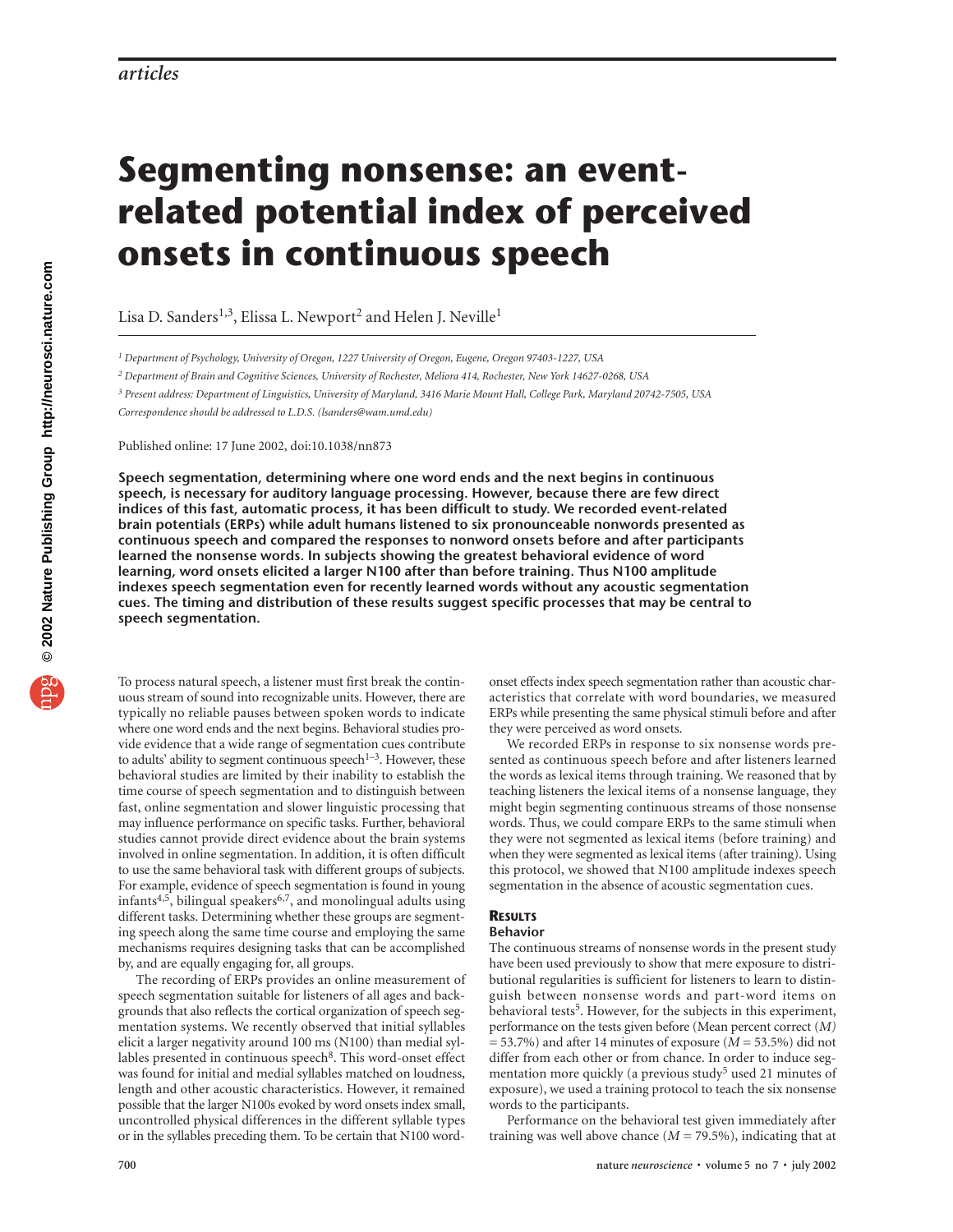

least some of the words had been learned. There were no differences in accuracy between this test and another test given after a second 14-minute exposure  $(M = 79.2\%)$ , indicating that listeners neither learned new words nor forgot the ones they knew immediately after training. These scores were combined into a single post-training accuracy score (*M* = 79.3%).

#### **Event-related potentials**

Across all subjects, training had no effect on N100 amplitude. However, the difference in N100 amplitude before and after training was highly correlated with individual performance on the post-training behavioral tests (*r* = 0.80, *P* < 0.001). Subjects who learned more of the words as measured by the behavioral test also showed larger N100 word-onset effects (**Fig. 1**).

To determine if the word-onset effect was significant in the group of subjects that showed the largest behavioral training effect, participants were divided into two groups based on a median split of post-training accuracy scores. The 9 subjects who showed the largest effect of training (before training  $M = 55.1\%$ , after training  $M = 90.7\%$ ;  $t_8 = 6.95$ , *P* < 0.001) improved to a greater extent than the 9 subjects who showed the smallest effect of training (before training *M* = 52.2%, after training *M* = 67.9%;  $t_8 = 4.55$ ,  $P < 0.01$ ; group  $\times$  training interaction,  $F_{1,17} = 11.20, P < 0.01$ .

Only high learners showed a significant effect of training on N100 amplitude (group  $\times$  training  $\times$  anterior/posterior interaction,  $F_{5,80} = 2.91, P <$ 0.05). For this group, the training  $\times$  laterality  $\times$ anterior/posterior interaction was significant ( $F_{5,40}$  $= 5.22, P < 0.01$ ). Over lateral electrodes, there were no main effects or interactions including training. However, over medial and midline electrodes, there was a main effect of training ( $F_{1,8} = 6.29, P < 0.05$ ).

Fig. 1. Performance on behavioral tests after training (percent correct) plotted against difference in N100 amplitude before and after training (before training minus after training). Subjects' word learning as measured by the behavioral tests correlated with their N100 word-onset effects.

Thus for high learners, word onsets elicited a larger N100 over medial and midline electrode sites after training (**Fig. 2**). For low learners, there was no effect of training on N100 amplitude.

To compare these results to our previous work<sup>8</sup>, we did an additional comparison of the ERPs elicited by initial syllables and by medial and final syllables. Although this comparison lacks the advantage of contrasting the responses to physically identical stimuli, it was important to determine if training was specifically influencing the processing of word boundaries. Even before training, initial syllables elicited larger N100s than medial and final syllables across anterior electrode sites (position × anterior/posterior,  $F_{5,80} = 7.94$ ,  $P < 0.001$ ; at anterior sites only, position,  $F_{1,16} = 13.74$ , *P* < 0.001). This difference was likely due to the use of different syllables in these positions. However, it is also possible that the pre-training position effect indexed speech segmentation (based on learning from distributional regularities) that did not influence behavioral performance.

Importantly, high learners also showed a significant effect of training on N100 amplitudes elicted by syllables in different positions (group  $\times$  position  $\times$  training interaction,  $F_{1,16} = 7.92$ ,  $P \lt$ 0.01). For the group of high learners (position  $\times$  training interaction,  $F_{1,18} = 15.64, P < 0.001$ ), the difference between N100 amplitude elicited by initial syllables and medial and final syllables was larger after than before training at anterior electrode sites (high learners after training, position × anterior/posterior interaction:  $F_{5,40} = 8.548$ ,  $P < 0.001$ ; at anterior sites only, position:  $F_{1,8} = 21.40, P < 0.001$ ). No such interaction was found for the group of low learners.



**nature** *neuroscience* • volume 5 no 7 • july 2002 **701** 

**Fig. 2.** ERPs averaged to word onsets before and after training for the subjects showing the largest behavioral learning effects (high learners). After training, word onsets elicited a larger N100 at midline and medial electrode sites. Words also elicited a larger N400 after training.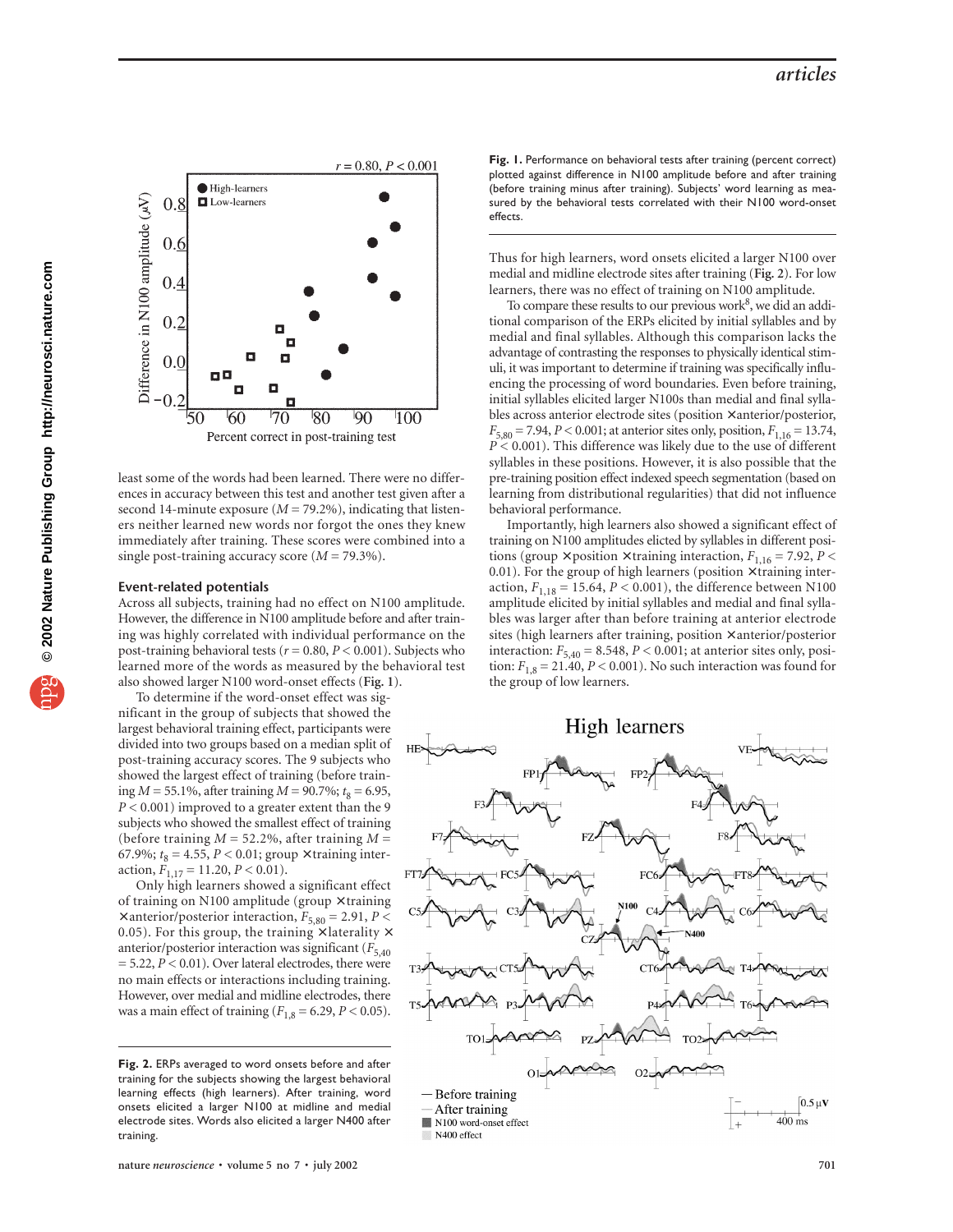

For all subjects, the mean amplitude between 200 and 500 ms (N400) also showed effects of training (training × anterior/posterior interaction,  $F_{5,85} = 4.90$ ,  $P < 0.001$ ). The four most posterior rows of electrodes (reflecting the typical distribution of the N400) showed a main effect of training (*F*1,17 = 6.57, *P* < 0.05), indicating that the nonsense words elicited a greater negativity after training. There were no significant interactions with group, indicating that both high and low learners showed the N400 learning effect (**Fig. 3**).

The presence of N400 effects for both groups might influence the amplitude of earlier (N100) responses to medial and final syllables. However, the interaction of the word-level N400 and the syllable-level N100 would result in medial and final syllables eliciting larger N100s, whereas the opposite pattern was found. Furthermore, these two components have distinct distributions; the N100 was largest over anterior electrodes, and the N400 was largest over posterior electrodes.

### **DISCUSSION**

The N100 word-onset effect for nonsense words in the present study is remarkably similar to our observations in a study of processing real English<sup>8</sup>. For both real and nonsense words, word onsets elicit larger N100s across midline and medial electrode sites. The similarities in these findings are particularly striking considering the differences between the stimuli in the two studies. We observed the N100 word-onset effect in subjects listening to their native language, complete with semantic, lexical, syntactic, phonological and acoustic information. The N100 word-onset effect was also observed in subjects listening to nonsense sentences that contained only acoustic and phonological segmentation cues. In contrast, the present study used just 6 nonsense words learned during a 20-minute training session with no associated meanings and no acoustic segmentation cues, and again the N100 word-onset effect was observed.

**Fig 3.** ERPs averaged to word onsets before and after training for the subjects showing the smallest behavioral learning effects (low learners). After training, words elicited a larger N400, similar to that found for the high learners.

Behavioral studies show that a wide variety of cues can be used to segment speech; the N100 ERP response seems to index the perception of word onsets regardless of the type or number of segmentation cues available.

It is not clear whether the early ERP wordonset effect reflects differences in the way initial and medial sounds are processed or the process of segmentation itself. It is possible that linguistic onsets in continuous speech are processed like acoustic onsets and therefore elicit the same ERP components observed for acoustic onsets. However, mitigating evidence against this interpretation is that the distribution of word-onset effects (medial and midline) was distinct from the more lateral distribution of N100s in general  $(F_{1,18} =$ 9.351, *P* < 0.001). Alternatively, it is also possible that listeners direct greater attention to initial than to medial sounds. The effects of auditory attention to location and pitch are to increase N100 amplitude<sup>9,10</sup>; similar auditory attention effects may be elicited by word onsets in continuous speech.

One study of artificial language learning reports that a late negativity similar to the N400 found in the present study is sensitive to learning nonsense words<sup>11</sup>. After 50 hours of training on a 68-word written language, newly learned words elicit a larger negativity between 280 and 360 ms. During the same epoch, real English words elicit a larger negativity than pronounceable nonwords or consonant strings. These results are similar to findings from other studies in which words and orthographically legal nonwords elicit a larger N400 than consonant strings<sup>12,13</sup>, and are consistent with an interpretation of the N400 as an index of lexical search. In the present study, listeners may not have conducted lexical searches at all during pre-training, before they were aware of repeating nonsense words in the continuous stream of syllables.

It is important to note that N400 effects, like earlier N100 differences, indicate that speech has been segmented. That is, before we can find any components that are time-locked to onsets in continuous speech, the speech must be processed as if it contains onsets. In the present study, if all syllables were processed in the same manner or if the syllables that were processed as onsets were distributed irregularly, N400s would not be time-locked to word onsets.

Interestingly, the group of subjects who showed the smallest behavioral word-learning effects and no early ERP word-onset effects (low learners) also had larger N400s after than before training. We observed a similar pattern of results in a study of late bilinguals listening to their non-native language<sup>14</sup>. In that study, native Japanese late learners of English did not show N100 word-onset effects when listening to English sentences; however, they did show larger N400s in response to words as compared to nonwords presented in continuous speech. There are several possible explanations for these findings. First, the high learners in the present study and the native speakers in the earlier study seem to have been segmenting speech differently, and in particular faster, than the respective groups of low learners and non-native speakers. That is, N100 amplitude may be indexing fast, online